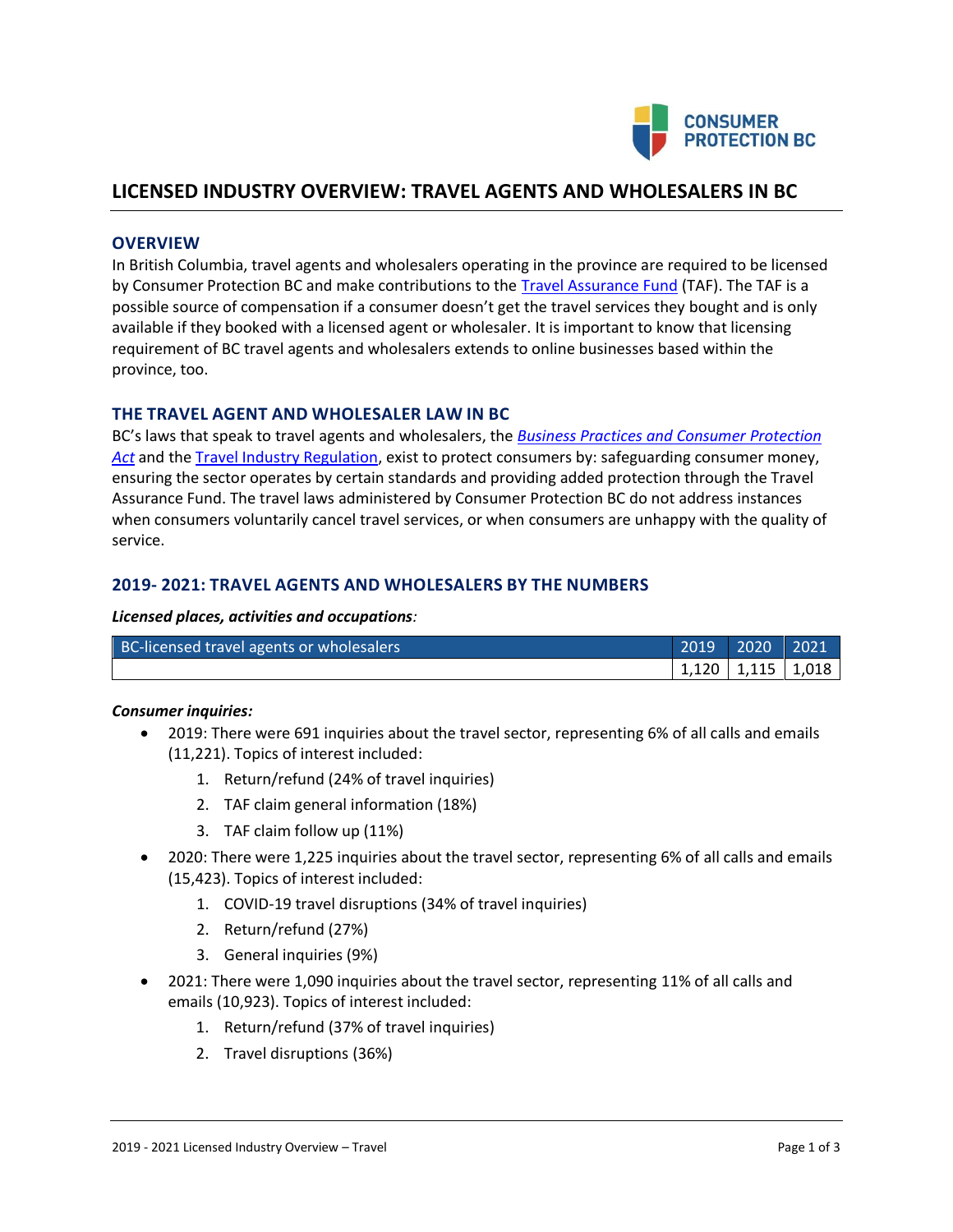

3. Contract cancellation (9%)

## *Investigations:*

- 2019: There were a total of 28 travel-related investigation files. Of those, 25 files concluded with an outcome and 3 files were incomplete, unfounded or referred elsewhere. Of those 25 files with an outcome, 14 enforcement actions were taken, and voluntary compliance was achieved in 11 cases.
- 2020: There were a total of 27 travel-related investigation files. Of those, 23 files concluded with an outcome and 4 files were incomplete, unfounded or referred elsewhere. Of those 23 files with an outcome, 10 enforcement actions were taken, and voluntary compliance was achieved in 13 cases.
- 2021: There were a total of 35 travel-related investigation files. Of those, 21 files concluded with an outcome and 13 files were incomplete, unfounded or referred elsewhere. Of those 21 files with an outcome, 2 enforcement actions were taken, and voluntary compliance was achieved in 19 cases.

| Contraventions when enforcement action was taken                          | 2019 | 2020     | 2021           | Total         |
|---------------------------------------------------------------------------|------|----------|----------------|---------------|
|                                                                           | 14   | 10       | $\overline{2}$ | 26            |
| Operating without a licence                                               | 0    | 1        | 0              |               |
| Providing false or misleading info, failing to provide info or failing to | 0    | 1        |                | $\mathfrak z$ |
| comply                                                                    |      |          |                |               |
| Engaging in deceptive acts or practices                                   | 0    |          | 0              | 1             |
| Failing to refund a consumer when a distance sales contract is            | 0    | 0        |                |               |
| cancelled                                                                 |      |          |                |               |
| Failing to report address change                                          | 1    | $\Omega$ | $\Omega$       | 1             |
| Failing to include required contents on payment receipts                  | 13   | 5        | <sup>0</sup>   | 18            |
| Failing to meet qualifications for licence such as having enough          | 0    | 1        | $\Omega$       | 1             |
| working capital                                                           |      |          |                |               |
| Failing to include licence number in visual advertisement                 | 0    |          | <sup>0</sup>   |               |

#### *Travel Assurance Fund:*

Eligibility to claim against the TAF is only available when booking through a BC licensed travel agent or wholesaler.

- 2019: Approximately \$448,748 was refunded to 110 consumers from the Fund for contracted travel services they did not receive<sup>1</sup>.
- 2020: Approximately \$30,842 was refunded to 7 consumers from the Fund for contracted travel services they did not receive.
- 2021: Approximately \$4,368 was refunded to 1 consumer from the Fund for contracted travel services they did not receive.

 $^1$  In August 2018, we suspended and cancelled the licence of Sinorama Travel Inc. Vancouver, a Richmond based travel agency with affiliated businesses in several provinces. Thousands of travellers were affected and claims against the TAF were accepted until the spring of 2019. Of the nearly \$1.02 million dollars in TAF claims received in 2019, \$444,885 was approved and paid back to consumers from the TAF.